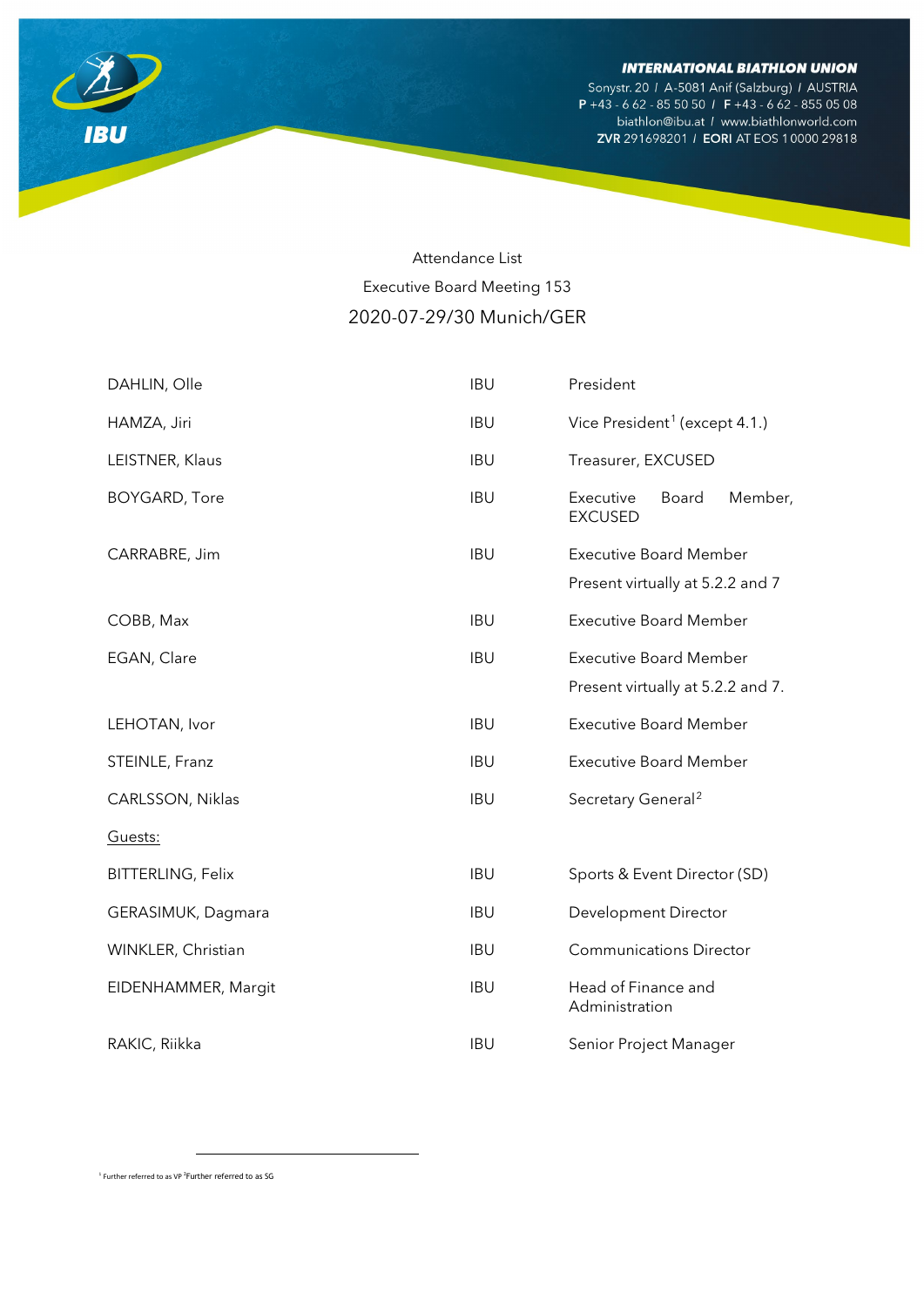Sonystr. 20 / A-5081 Anif (Salzburg) / AUSTRIA  $P + 43 - 662 - 8550501$  F + 43 - 662 - 855 05 08

biathlon@ibu.at / www.biathlonworld.com ZVR 291698201 / EORI AT EOS 10000 29818

# DRAFT MINUTES IBU Executive Board Meeting 153 2020-07-29/30 Munich/GER

# 1. President's welcome

The president welcomed the participants and rejoiced that the majority could be present in person.

- 2. Approval of agenda items + pot. conflict of interest announcement The agenda was approved without amendments. No conflicts of interest were raised.
- 3. Confirmation of EB minutes 152/2020 The EB 152 minutes were confirmed without amendments.

# 4. Reports, General

- I. President
	- I. IOC Co Com Beijing 2020, 9 June 2020, virtual

The President reported on the IOC CoCom's virtual meeting including a discussion with OBS about Games broadcasting. The SG added that the winter IFs plan to resume working visits to China from October 2020.

II. IOC Session, 17 July 2020, virtual

The President provided a brief update on the virtual IOC session and opened a discussion about the gender equality recommendations by the IOC and their integration into the IBU's policies. The SG was tasked to prepare a recommendation for a suggested approach for the next EB meeting.

III. Others

The President reported on a letter received from the IOC President addressed to all IFs regarding gender equality and in particular concerning the recommendation from the IOC Executive Board to the IFs to have a minimum 30% representation of women in their governing bodies. The SG was asked to prepare a proposal for EB meeting 154.

The President also informed the board about the letter from the IOC regarding the IOC Carbon Initiative which included the offer of support from IOC TOP partner Dow to cover the cost of carbon offset credits of IFs that are implementing tangible actions to address and reduce greenhouse gas emissions within their organisations and events. This programme is only available to the IFs who have joined the UNFCCC Sports for Climate Action Framework, which the IBU did in June 2020 and hence is eligible for this initiative.

- II. Other EB members No reports from the EB members.
- III. Secretary General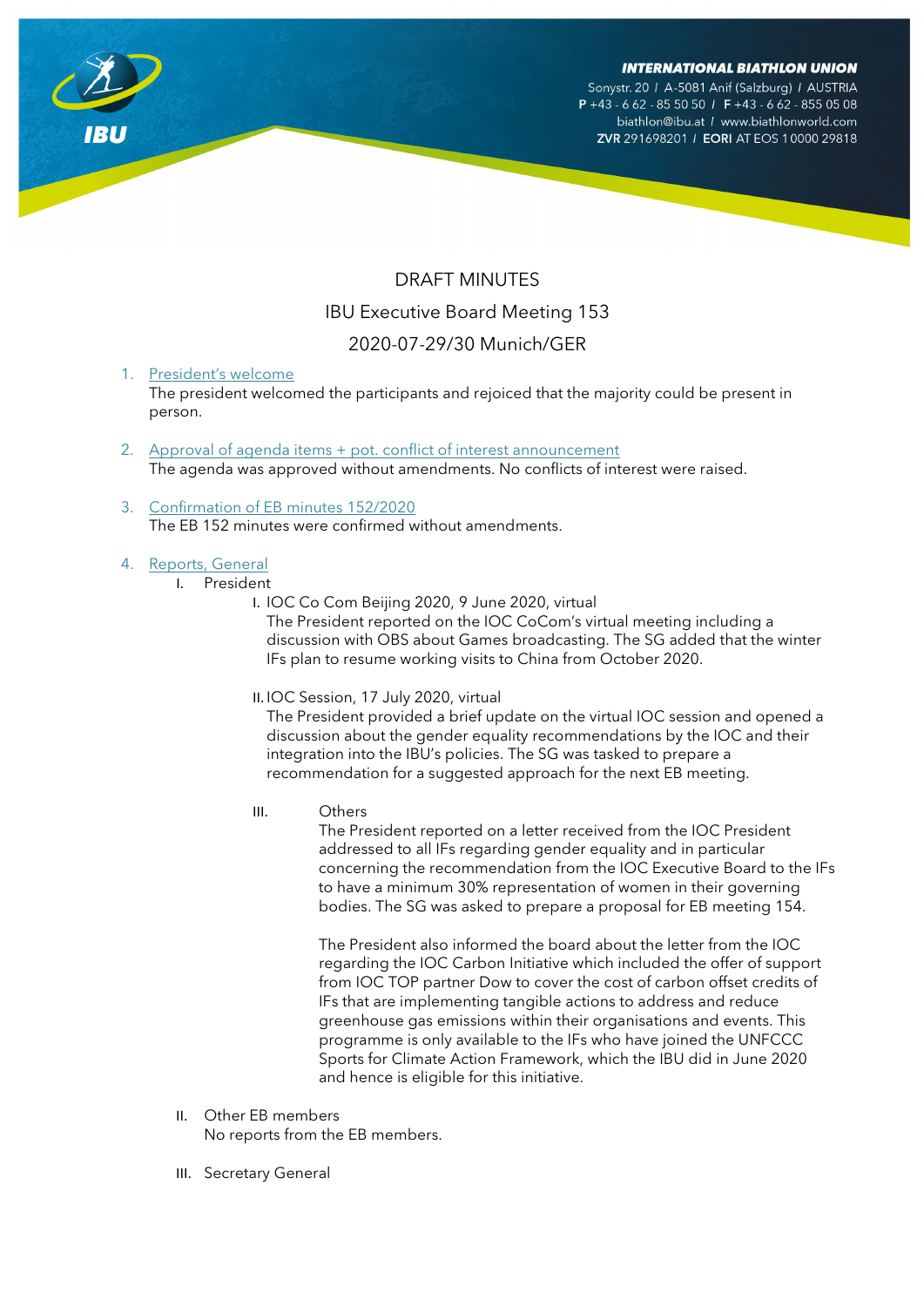Sonystr. 20 / A-5081 Anif (Salzburg) / AUSTRIA  $P + 43 - 662 - 8550501$  F +43 - 662 - 855 05 08 biathlon@ibu.at / www.biathlonworld.com ZVR 291698201 / EORI AT EOS 10000 29818

The SG's written report outlined activities in the previous month as well as providing a detailed description of all consultants and agencies that the IBU works with and a short presentation on the planned risk management process within the IBU.

In addition, the SG reported on a letter received from the Russian Biathlon Union referring to the unpaid bills of the Russian biathlon team in several venues and hotels during the season 2019/20. The SG noted that he is in continuous contact with the RBU to speed up the process of payment of these outstanding amounts.

The EB decided not to provide any further financial contributions to the RBU to cover its debts and tasked the SG to prepare a letter to the RBU establishing a timeline for payments and consequences for further omission.

## 5. Reports, Overall and Strategy

I. Report: IBU organisation (N.Carlsson)

The SG informed that a trainee will start in September 2020 and will be engaged for three years.

I. Marketing

The SG presented a status report on the current marketing programme including the research findings provided in the appendixes mentioned below. Further, short-term and long-term measures were presented to better position the IBU and its NFs commercially in the future. The EB decided to support the future direction of establishing and reworking the commercial programme and to engage Lacher Consulting and Färgen Media. The EB further agreed to rename "marketing" to "commercial programme" as per the proposal for decision at the end of the presentation.

- II. Report: Target 26 (N.Carlsson)
	- I. General/virtual regional sessions

The SG provided a short update on the process so far with the regional NF workshops in which 55 of the 59 member national federations participated. The first series of workshops focused on governance and development. An additional series of six sessions on sustainability will be held in August. With the input gathered from the NFs, a Good Governance toolkit, the final concept for the IBU Academy, and a regional event series concept will be presented at the IBU Congress in November.

II.Report: 1.2 Financial Support (N. Carlsson)

The SG provided a presentation outlining a proposal for the future structure of financial support to the National Federations. The EB agreed with the general approach as presented and will further discuss the overall long-term budget at the next EB meeting

III. Report/Decision: 3.1/5.2 Digital Ecosystem (C. Winkler) A detailed report was presented to the EB. The EB approved the direction and the Communication Director will continue to prepare a more detailed project plan with, projectorganisation, cost estimates and evaluate suitable partners. The EB will receive a progress report at the next EB meeting with an intention to have a detailed proposal ready for decision at EB 155.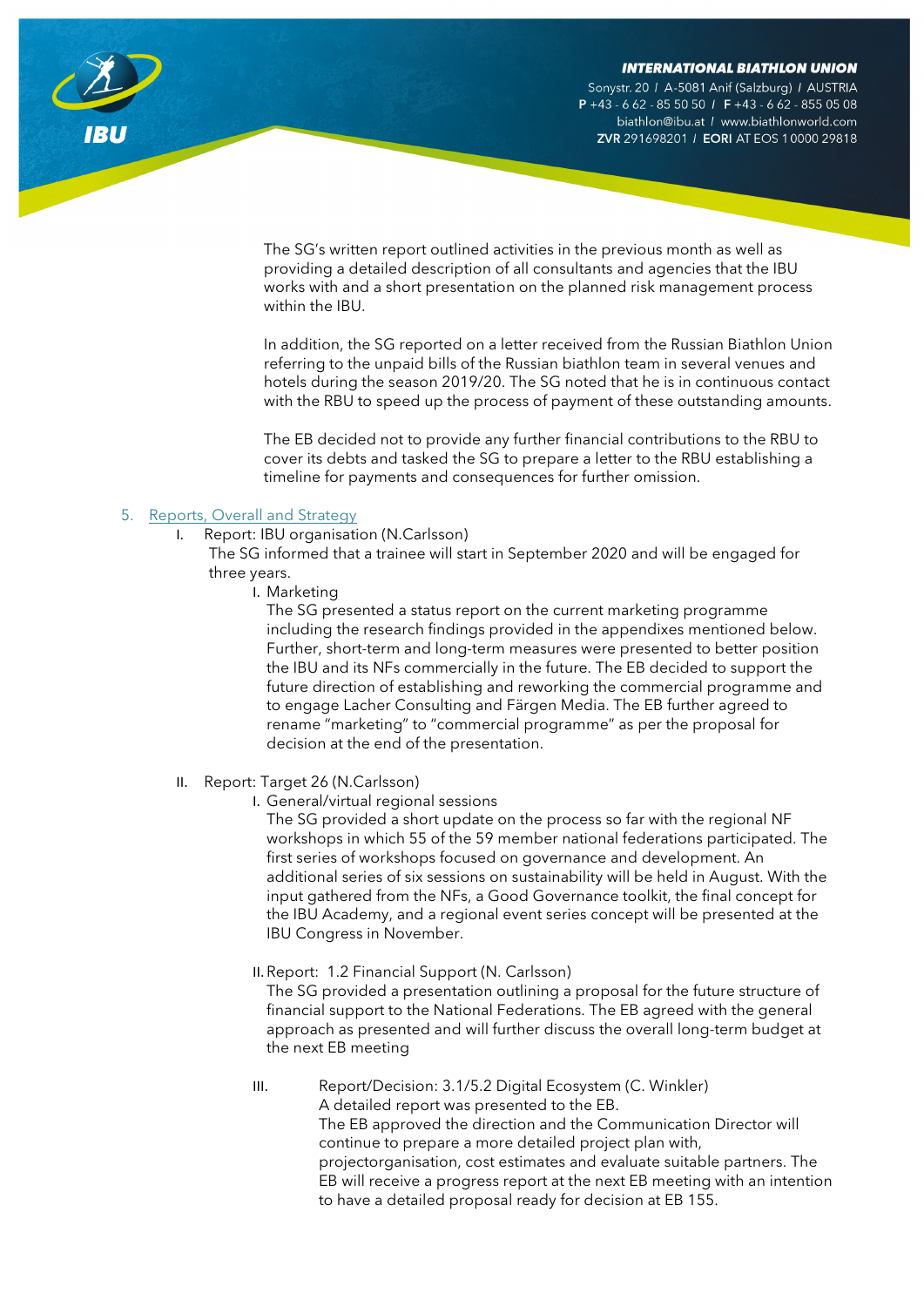Sonystr. 20 / A-5081 Anif (Salzburg) / AUSTRIA  $P + 43 - 662 - 8550501$  F + 43 - 662 - 855 05 08 biathlon@ibu.at / www.biathlonworld.com ZVR 291698201 / EORI AT EOS 10000 29818

The EB decided to establish a digital steering group including the President, EB member Ivor Lehotan, Communication Director and the SG.

- IV. Report: 5.3 Sustainability (R. Rakic) An overview of the draft sustainability strategy and next steps was presented and will be prepared for decision at the EB meeting 154, or alternatively 155.
- V. Decision: 4.2 International Involvement (N. Carlsson) The EB decided to pursue the goals outlined in Target 26 and agreed with the proposal for decision to prolong the cooperation with JTA.
- III. Decision: Conflict of Interest (N. Carlsson) The Executive Board discussed the Conflict of Interest Policy and approved it with minor editorial adjustments.
- IV. Report: Criteria Follow-up RBU (F.Steinle) EB Member Franz Steinle reported on the work of the RBU Criteria Follow-up Working Group. The EB decided to revise the memberships of the working group to include EB Members Franz Steinle, Max Cobb, the VP, SG and BIU Head Greg McKenna. The new group will work on a progress report until the next EB meeting.
- V. Report: Biathlon Integrity Unit (BIU) (F.Steinle) The EB took note of Franz Steinle's report on the latest developments in the Biathlon Integrity Unit.
- VI. Report: Australian Biathlon Association (N. Carlsson/BIU) The EB discussed the report by the Biathlon Integrity Unit and agreed with the proposal outlined by the BIU to solve the domestic issue of the ABA.
- VII. Report: ERC report no 12 The EB took note of the ERC interim report no 12 and reaffirmed its decision taken in the previous EB meeting regarding the deadline of the final report being September 2020.
- VIII. Report: Membership request (N.Carlsson) The SG pointed out that IBU is awaiting responses from nations wishing to become IBU member to be able to assess their applications. The SG will present a detailed proposal for procedures and provisions for membership changes from provisional to full member and vice versa.

## 6. Finance and Administration

- I. Budget follow-up/forecast 2020/2021 (M.Eidenhammer/N.Carlsson) The EB acknowledged the report.
- II. Auditors report 2019/2020 (M.Eidenhammer/N.Carlsson) The EB approved the report and agreed to sign the annual financial report.
- 7. Sport
	- I. Report: WCH applications (F.Bitterling)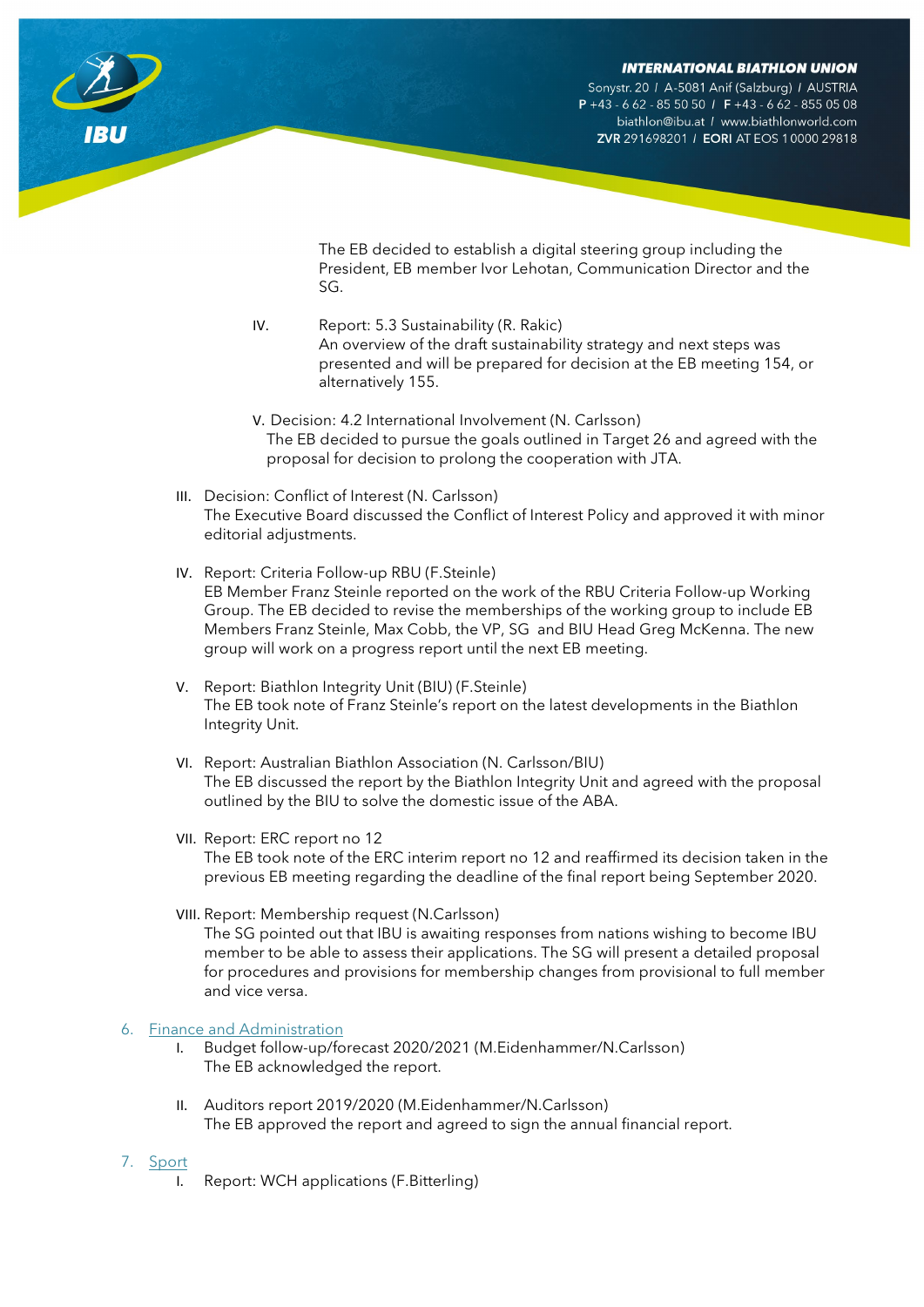Sonystr. 20 / A-5081 Anif (Salzburg) / AUSTRIA  $P + 43 - 662 - 8550501$  F +43 - 662 - 855 05 08 biathlon@ibu.at / www.biathlonworld.com ZVR 291698201 / EORI AT EOS 10000 29818

The SD provided an update on the current WCH applications for 2024 (Nove Mesto) and 2025 (Lenzerheide, Minsk-Raubichi). The application documents are being evaluated and the newly established IBU Evaluation Commission will visit the applicants in September in order to submit a report to the IBU EB prior to the Congress 2020.

II. Report: WG lead (F.Bitterling)

The lead working group is currently reviewing rules which could be potentially be impacted by a lead ban. The WG is in close contact with the European Chemicals Agency (ECHA) and will provide a summary of the planned steps to be implemented should a lead ban be decided by the EU. The ECHA requested the IBU and its NFs to provide an overview of biathlon stadiums and facilities in each EU country and the related lead management procedures on site by the end of August 2020.

III. Report: WG fluor (M.Cobb)

EB Member Max Cobb reported on the work of the FIS-IBU working group, which is focussed on developing a fluor tracker device and defining the threshold for such tracking. The work for the device is on schedule. Other topics discussed concerned the cleaning of ski equipment to rule out any contamination with "old fluor" and the cleaning of cabins and waxing trucks.

- IV. Report: Season Opening (N.Carlsson) Communications and PR planning for the season opening are ongoing but difficult due to the COVID-19 uncertainties.
- V. Report: Status Season 2020/21 Preparation (COVID-19) & possible effects on Season Calendar (F.Bitterling) The SD informed the EB about the setup of the IBU Medical Advisory Group which will advise the IBU on all Corona related evaluation and decisions.

The IBU is currently drafting the IBU Covid-19 Event Guidelines, of which a first draft was shared with the EB.

The SD informed about a questionnaire sent out to all Organising Committees for the 2020/21 season to understand the respective government regulations for events under Corona restrictions. The IBU has also developed alternative scenarios for the season, in case this becomes necessary due to government regulations and/or travel restrictions for a large group of NFs.

The EB decided to set up an Event Task Force including the President, SG, SD, EB Members Cobb and Steinle, RD of the respective IBU series, and the EB Athletes Representative to monitor the situation, provide updates and prepare/take decisions depending on the respective timeline.

It was confirmed that a clear priority for the IBU will give full priority to the organization of the World Championships and World Cup events.

Additional support for hosting OCs and NFs (Travel Support) will be discussed in detail at the next EB meeting within the pre-agreed overall frame. The same applies to updating the Event Hosting Declarations to reflect the special COVID-19 situation and requirements.